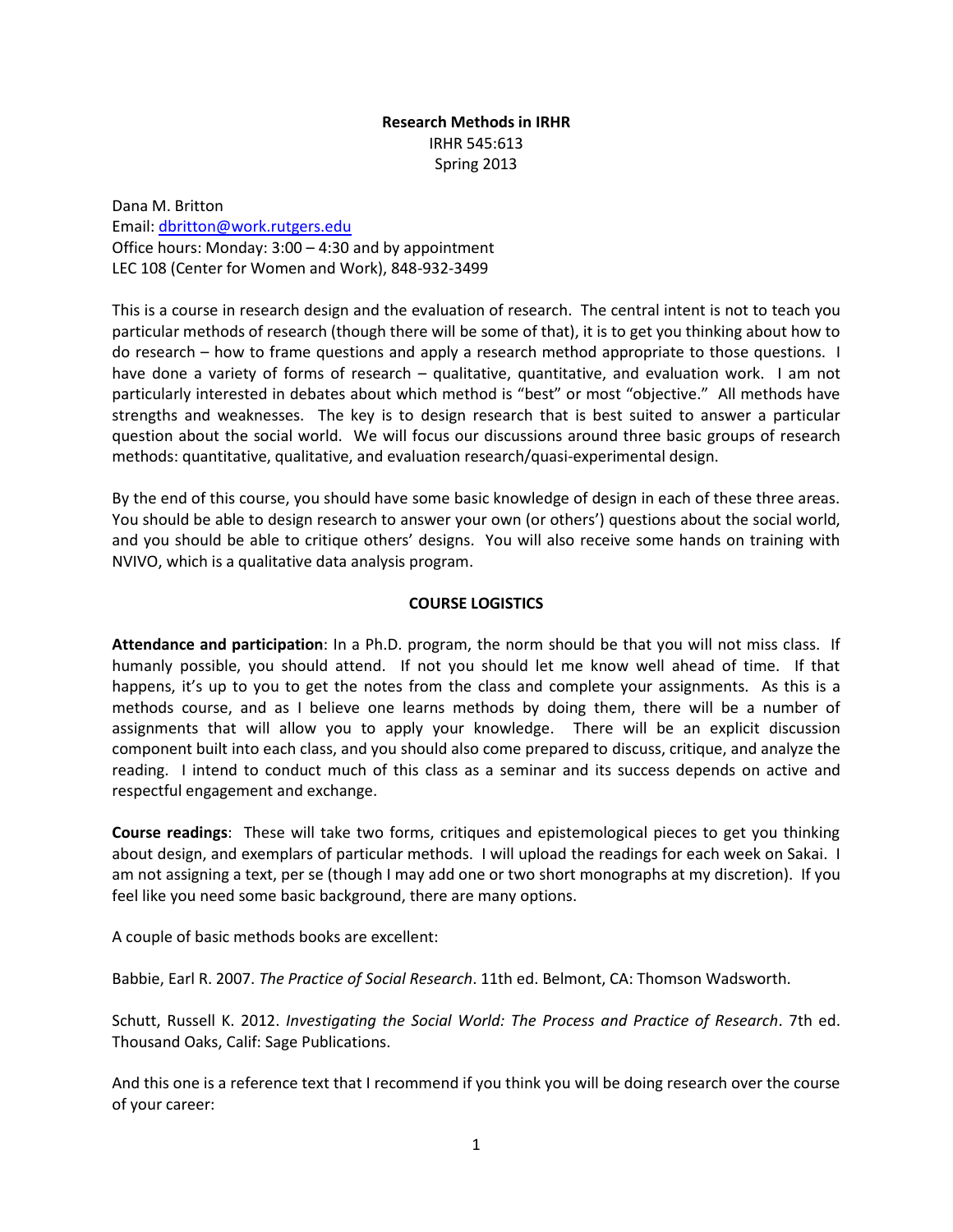Miller, Delbert Charles. 2002. *Handbook of Research Design & Social Measurement*. 6th ed. Thousand Oaks, Calif: Sage Publications.

## **Course requirements**:

- 1) Take home assignments There are five of these. They are short (three to five page) assignments intended to allow you to practice a particular method or technique.
- 2) In-class group assignments There are four of these. These are intended to allow you to work in a research team to solve a problem or practice a technique.
- 3) A midterm examination
- 4) A presentation of exemplary research
- 5) A final research proposal to be presented in class, revised, and resubmitted as the final examination.

Details for all of these assignments will be discussed in class and/or posted on Sakai. All assignments should be submitted in Sakai by 12:00 PM on the day they are due. I will set up each assignment separately. Please take care to upload in the correct spot.

In addition, if you have not already done so, you are required to complete Institutional Review Board certification. As all of the activities you will perform in this course will be class projects, certification is not required for this work. But you should complete it so that you will know the process and be prepared for your own dissertation work. For further details on how to complete the certification see: http://orsp.rutgers.edu/Humans/default.php#general (General description of Rutgers rule on IRB compliance). To complete the exam go to:

<http://orsp.rutgers.edu/index.php?q=content/human-subjects-certification-program> and follow the instructions. You should have this completed by 2/4 and turn in proof of your certification in class on that day.

## **Grading:**

- 15% Take home assignments 10% In class assignments 25% Midterm 10% Approved research topic 5% Exemplary research presentation 10% Research proposal presentation
- 25% Final research proposal

I am always willing to talk about grades, assignments, or any issues you might be having in the course. I do ask that if you schedule an appointment to do this so that I can be prepared as well. If you come to see me to appeal a grade on an assignment that you have a written appeal that includes a discussion preferably with appropriate citation – about why you think I should reconsider.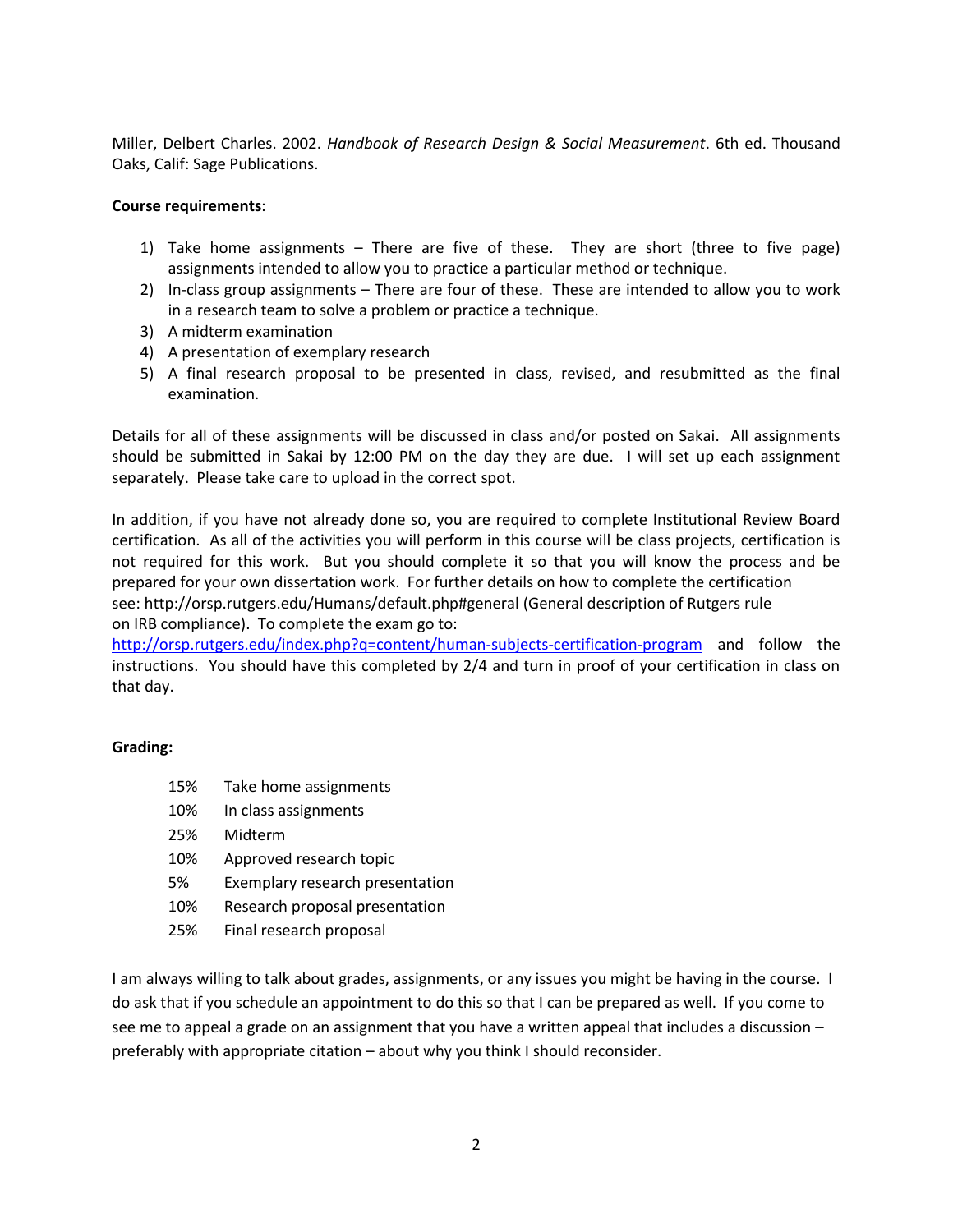| Date and topic         | Assignment                       | Readings                                                                                                                                |
|------------------------|----------------------------------|-----------------------------------------------------------------------------------------------------------------------------------------|
| 1/28: Introduction to  | Session on                       | Ethics chapter from Chambliss and Schutt:                                                                                               |
| the course             | ethics and                       | http://www.sagepub.com/chambliss4e/demo/ch03/chambliss 4e.htm?chapter=null&page=null&a                                                  |
|                        | research critique                | nchory=null (or any chapter on ethics from a methods book).                                                                             |
| 2/4:                   | Article analysis                 | Acker, Joan, and Donald R. Van Houten. 1974. "Differential Recruitment and Control: The Sex                                             |
| Epistemology/framing   | due                              | Structuring of Organizations." Administrative Science Quarterly 19 (2): pp. 152-163. Coupled with a                                     |
| a question             |                                  | discussion of the Hawthorne experiments/Hawthorne effect. Find and read one before you read<br>Acker and Van Houten.                    |
|                        | IRB certification                | Golden-Biddle, Karen. 2007. Composing Qualitative Research. 2nd ed. Thousand Oaks, Calif: Sage.                                         |
|                        | complete                         | (excerpt)                                                                                                                               |
|                        | <b>GSS introduction</b>          | Fischman, Josh. 2010. "To Battle a Plague, an Anthropologist Challenges Medical Wisdom."                                                |
|                        |                                  | http://chronicle.com/article/To-Battle-a-Plague-                                                                                        |
|                        |                                  | an/124337/?sid=at&utm_source=at&utm_medium=en.                                                                                          |
|                        |                                  | Gray, P. H., and W. H. Cooper. 2009. "Pursuing Failure." Organizational Research Methods 13 (4)                                         |
|                        |                                  | (December 29): 620-643.                                                                                                                 |
| 2/11: Quantitative 1 - | <b>Bivariate tables</b>          | Babbie, Earl R. 2007. The Practice of Social Research. 11th ed. Belmont, CA: Thomson Wadsworth.                                         |
| The logic of           | due                              | (chapter on the Elaboration Model).                                                                                                     |
| causation/elaboration  |                                  |                                                                                                                                         |
| paradigm               |                                  |                                                                                                                                         |
|                        | GSS session 2                    | Lieberson, Stanley. 1985. Making it count : the improvement of social research and theory.<br>Berkeley: University of California Press. |
|                        |                                  |                                                                                                                                         |
|                        | Preliminary                      | Carlson, K. D., and J. Wu. 2011. "The Illusion of Statistical Control: Control Variable Practice in                                     |
|                        | discussion of<br>research topics | Management Research." Organizational Research Methods 15 (3) (December 21): 413-435.                                                    |
|                        |                                  |                                                                                                                                         |
|                        |                                  | Spector, P. E., and M. T. Brannick. 2010. "Methodological Urban Legends: The Misuse of Statistical                                      |
|                        |                                  | Control Variables." Organizational Research Methods 14 (2) (June 2): 287-305.                                                           |
|                        |                                  |                                                                                                                                         |
| 2/18: Class cancelled  |                                  |                                                                                                                                         |
|                        |                                  |                                                                                                                                         |
|                        |                                  |                                                                                                                                         |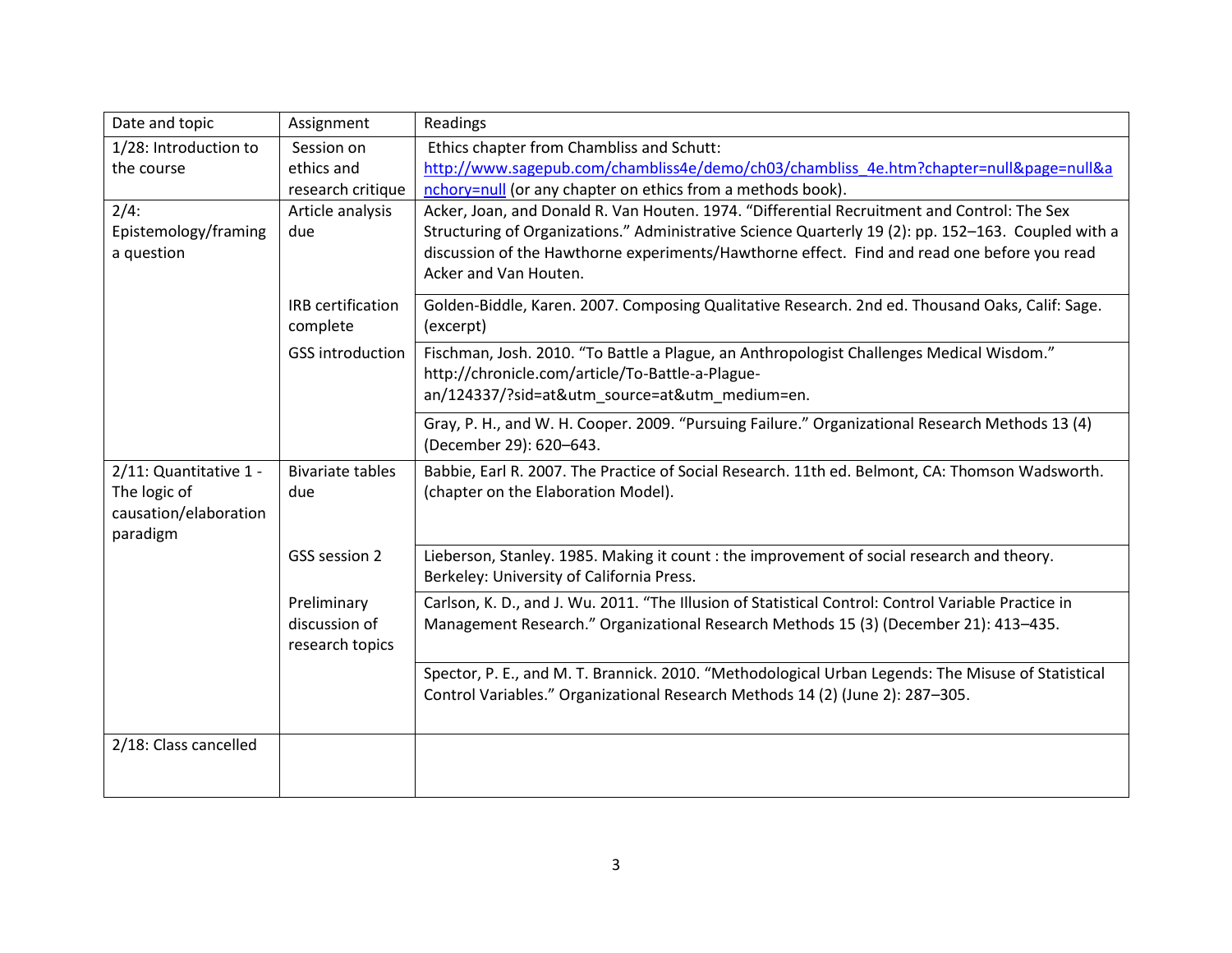| 2/25: Quantitative 2 -<br>Samplng and survey<br>design | Trivariate/elabor<br>ation<br>assignment due                          | Berk, Richard A. 1983. "An Introduction to Sample Selection Bias in Sociological Data." American<br>Sociological Review 48 (3) (June 1): 386-398.                                                                                           |
|--------------------------------------------------------|-----------------------------------------------------------------------|---------------------------------------------------------------------------------------------------------------------------------------------------------------------------------------------------------------------------------------------|
|                                                        | Research topics<br>due                                                | Schaeffer, Nora Cate, and Stanley Presser. 2003. "THE SCIENCE OF ASKING QUESTIONS." Annual<br>Review of Sociology 29 (1) (August): 65-88.                                                                                                   |
|                                                        |                                                                       | Tomaskovic-Devey, Donald, Jeffrey Leiter, and Shealy Thompson. 1994. "Organizational survey<br>nonresponse." Administrative Science Quarterly 39 (3) (September): 439-439.                                                                  |
|                                                        |                                                                       | Britton, Dana M. 1997. "PERCEPTIONS OF THE WORK ENVIRONMENT AMONG CORRECTIONAL<br>OFFICERS: DO RACE AND SEX MATTER?*." Criminology 35 (1) (February): Additional short paper on<br>PSCS.                                                    |
| 3/4: Quantitative 3 -<br>Measurement and<br>analysis   | Survey questions<br>group<br>assignment in<br>class                   | Babbie - chapters on measurement and indices                                                                                                                                                                                                |
|                                                        | Session on<br>existing data<br>sources in<br>Organization<br>research | Kurtulus, F. A., and D. Tomaskovic-Devey. 2011. "Do Female Top Managers Help Women to<br>Advance? A Panel Study Using EEO-1 Records." The ANNALS of the American Academy of Political<br>and Social Science 639 (1) (December 15): 173-197. |
|                                                        |                                                                       | Kalev, A., F. Dobbin, and E. Kelly. 2006. "Best Practices or Best Guesses? Assessing the Efficacy of<br>Corporate Affirmative Action and Diversity Policies." American Sociological Review 71 (4) (August<br>$1$ : 589-617.                 |
|                                                        |                                                                       | Ely, Robin J. 1995. "The Power in Demography: Women's Social Constructions of Gender Identity at<br>Work." The Academy of Management Journal 38 (3) (June 1): 589-634.                                                                      |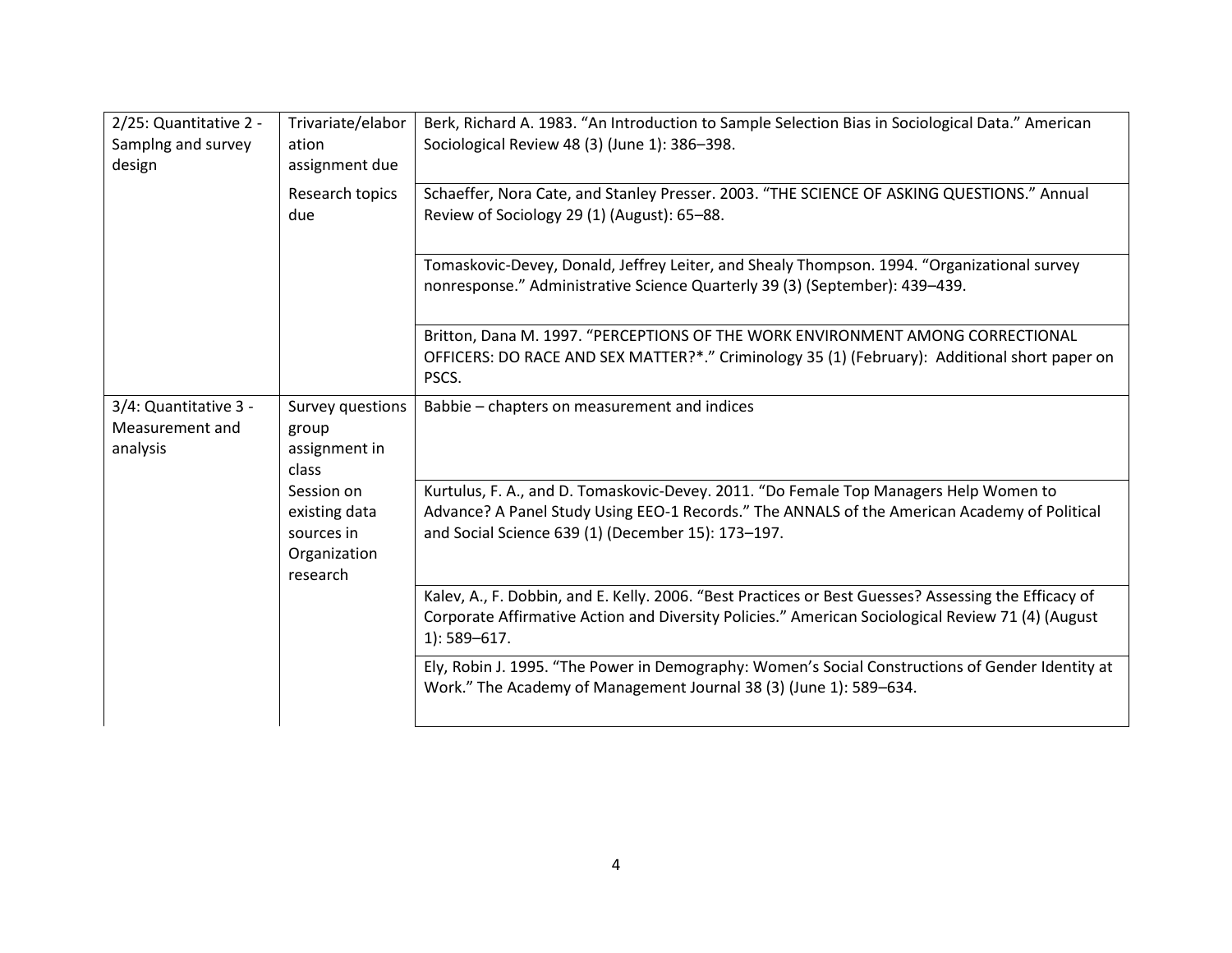| 3/11: Exemplary         | Bring in ONE      | Midterm distributed, due Monday, 3/25 by 12:00 PM                                                    |
|-------------------------|-------------------|------------------------------------------------------------------------------------------------------|
| research                | empirical article |                                                                                                      |
|                         | that uses         |                                                                                                      |
|                         | quantitative      |                                                                                                      |
|                         | methodology       |                                                                                                      |
|                         | and that you see  |                                                                                                      |
|                         | as an exemplary   |                                                                                                      |
|                         | piece of          |                                                                                                      |
|                         | research. Be      |                                                                                                      |
|                         | prepared to       |                                                                                                      |
|                         | discuss the       |                                                                                                      |
|                         | substance of the  |                                                                                                      |
|                         | piece, as well as |                                                                                                      |
|                         | its strengths and |                                                                                                      |
|                         | weaknesses.       |                                                                                                      |
| 3/25: Qualitative 1 -   | Video - Still     | Esterberg, Kristin G. Qualitative Methods in Social Research. Boston: McGraw-Hill, 2002., Chapter 6: |
| Basics, introduction to | Killing US Softly | Unobtrusive Measures (pp. 115-134).                                                                  |
| content analysis        | 4                 |                                                                                                      |
|                         |                   | Ray, J. L., and A. D. Smith. 2011. "Using Photographs to Research Organizations: Evidence,           |
|                         |                   | Considerations, and Application in a Field Study." Organizational Research Methods 15 (2)            |
|                         |                   | (December 21): 288-315                                                                               |
|                         |                   | Bowman, E. H. 1984. "Content Analysis of Annual Reports for Corporate Strategy and Risk."            |
|                         |                   | Interfaces 14(1):61-71.                                                                              |
|                         |                   | Weber, Kristi, Mary Story, and Lisa Harnack. 2006. "Internet Food Marketing Strategies Aimed at      |
|                         |                   | Children and Adolescents: A Content Analysis of Food and Beverage Brand Web Sites." Journal of       |
|                         |                   | the American Dietetic Association 106(9):1463-1466.                                                  |
|                         |                   |                                                                                                      |
|                         |                   |                                                                                                      |
|                         |                   |                                                                                                      |
|                         |                   |                                                                                                      |
|                         |                   |                                                                                                      |
|                         |                   |                                                                                                      |
|                         |                   |                                                                                                      |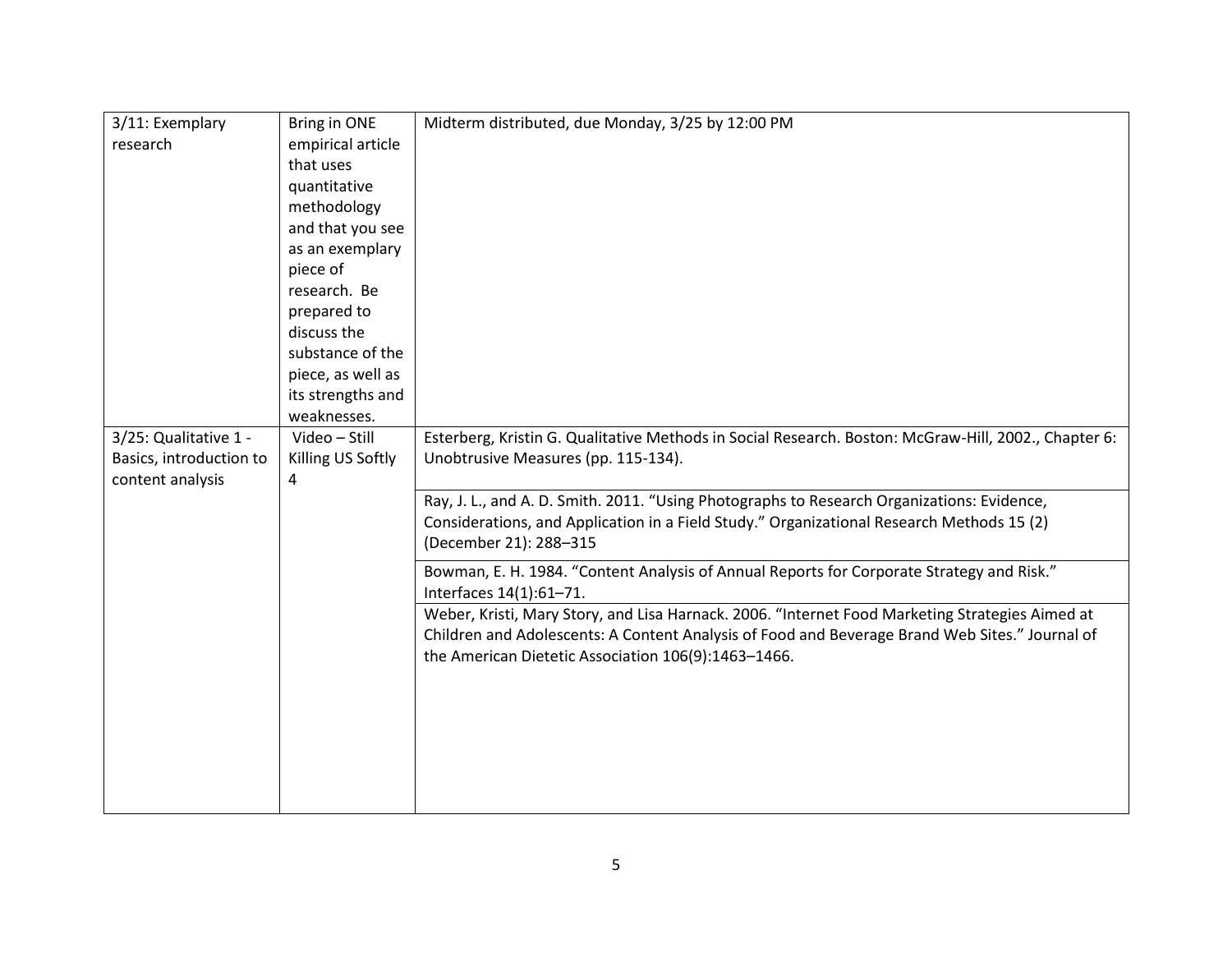| 4/1: Qualitative 2 -<br>Ethnography | Guest speaker-<br>Joan Meyers                                                            | Williams, Christine L. Inside Toyland: Working, Shopping, and Social Inequality. Berkeley, Calif:<br>University of California Press, 2006, Excerpt.                                                            |
|-------------------------------------|------------------------------------------------------------------------------------------|----------------------------------------------------------------------------------------------------------------------------------------------------------------------------------------------------------------|
|                                     |                                                                                          | Skuratowicz, Eva, and Larry W. Hunter. 2004. "Where Do Women's Jobs Come from?: Job<br>Resegregation in an American Bank." Work and Occupations 31 (1) (February 1): 73-110.                                   |
|                                     |                                                                                          | Reskin, Barbara F., and Irene Padavic. 1988. "Supervisors as Gatekeepers: Male Supervisors'<br>Response to Women's Integration in Plant Jobs." Social Problems 35(5):536-550.                                  |
|                                     |                                                                                          | Kelly, E. L., S. K. Ammons, K. Chermack, and P. Moen. 2010. "Gendered Challenge, Gendered<br>Response: Confronting the Ideal Worker Norm in a White-Collar Organization." Gender & Society<br>24(3):281-303.   |
| 4/8: Qualitative 3:<br>Interviews   | Ethnographic<br>observation due<br>Interview<br>question group<br>assignment in<br>class | Weiss, Learning from Strangers: The Art and Method of Qualitative Interview Studies (excerpt).                                                                                                                 |
|                                     | NVIVO session 1                                                                          | Ely, Robin J., and David A. Thomas. 2001. "Cultural Diversity at Work: The Effects of Diversity<br>Perspectives on Work Group Processes and Outcomes." Administrative Science Quarterly 46 (2)<br>(June): 229. |
|                                     |                                                                                          | Rivera, Lauren A. 2012. "Hiring as Cultural Matching: The Case of Elite Professional Service Firms."<br>American Sociological Review 77 (6) (December 1): 999-1022.                                            |
|                                     |                                                                                          | Britton, Dana M. 1997. Gendered Organizational Logic: Policy and Practice in Men's and Women's<br>Prisons. Gender & Society 11 (6) (December 1): 796-818.                                                      |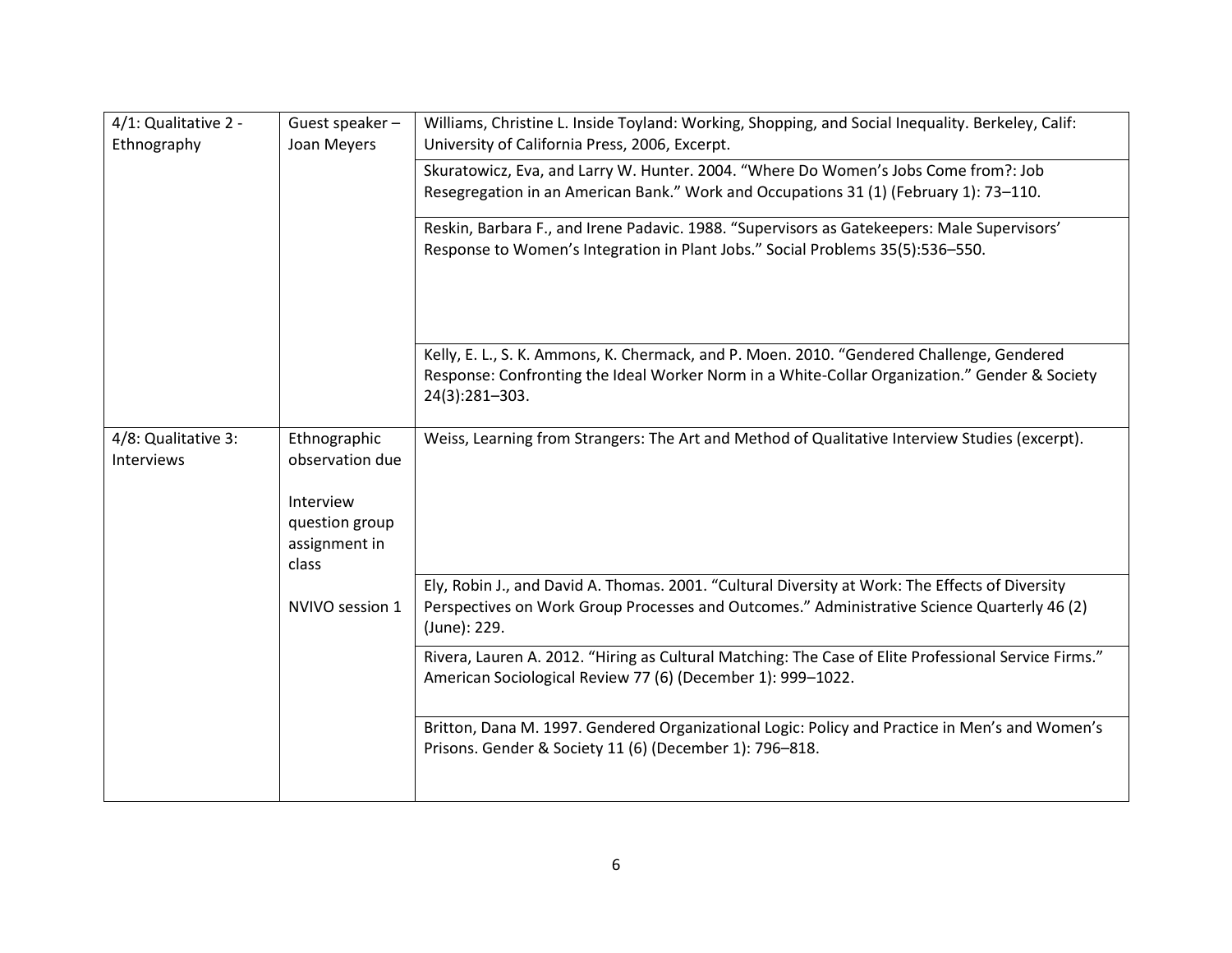| 4/15: Interview 2                                                      | Interview<br>assignment due                            | Kennelly, I. 1999. "THAT SINGLE-MOTHER ELEMENT': How White Employers Typify Black Women."<br>Gender & Society 13 (2) (April 1): 168-192.                                                                                                             |
|------------------------------------------------------------------------|--------------------------------------------------------|------------------------------------------------------------------------------------------------------------------------------------------------------------------------------------------------------------------------------------------------------|
|                                                                        | NVIVO session 2                                        | Williams, C. L., C. Muller, and K. Kilanski. 2012. "Gendered Organizations in the New Economy."<br>Gender & Society 26 (4) (May 23): 549-573.                                                                                                        |
|                                                                        |                                                        | Esterberg - chapter on coding                                                                                                                                                                                                                        |
| 4/22: Evaluation -<br>Experimental and<br>quasi-experimental<br>design | Experimental<br>design group<br>assignment in<br>class | Babbie - chapter on evaluation research                                                                                                                                                                                                              |
|                                                                        | NVIVO session 3                                        | Correll, Shelley J., Benard, Stephen, and Paik, In. 2007. "Getting a Job: Is There a Motherhood<br>Penalty?" American Journal of Sociology 112 (5) (March 1): 1297-1339.                                                                             |
|                                                                        |                                                        | Moss-Racusin, C. A., J. F. Dovidio, V. L. Brescoll, M. J. Graham, and J. Handelsman. 2012. "Science<br>Faculty's Subtle Gender Biases Favor Male Students." Proceedings of the National Academy of<br>Sciences 109 (41) (September 17): 16474-16479. |
|                                                                        |                                                        | Pager, Devah. 2003. "The Mark of a Criminal Record." American Journal of Sociology 108 (5) (March<br>1): 937-975.                                                                                                                                    |
| 4/29: Publishing and<br>dissemination                                  |                                                        | Rose Ragins, Belle. 2012. "EDITOR'S COMMENTS: REFLECTIONS ON THE CRAFT OF CLEAR WRITING."<br>Academy of Management Review 37 (4) (October): 493-501.                                                                                                 |
|                                                                        |                                                        | Toor, Rachel. 2011. "Shame in Academic Writing - Advice - The Chronicle of Higher Education."<br>http://chronicle.com/article/Shame-in-Academic-Writing/128483/#top.                                                                                 |
|                                                                        |                                                        | Wolcott, Harry F. 1994. Transforming Qualitative Data: Description, Analysis, and Interpretation.<br>Thousand Oaks, Calif: Sage Publications. (excerpt)                                                                                              |